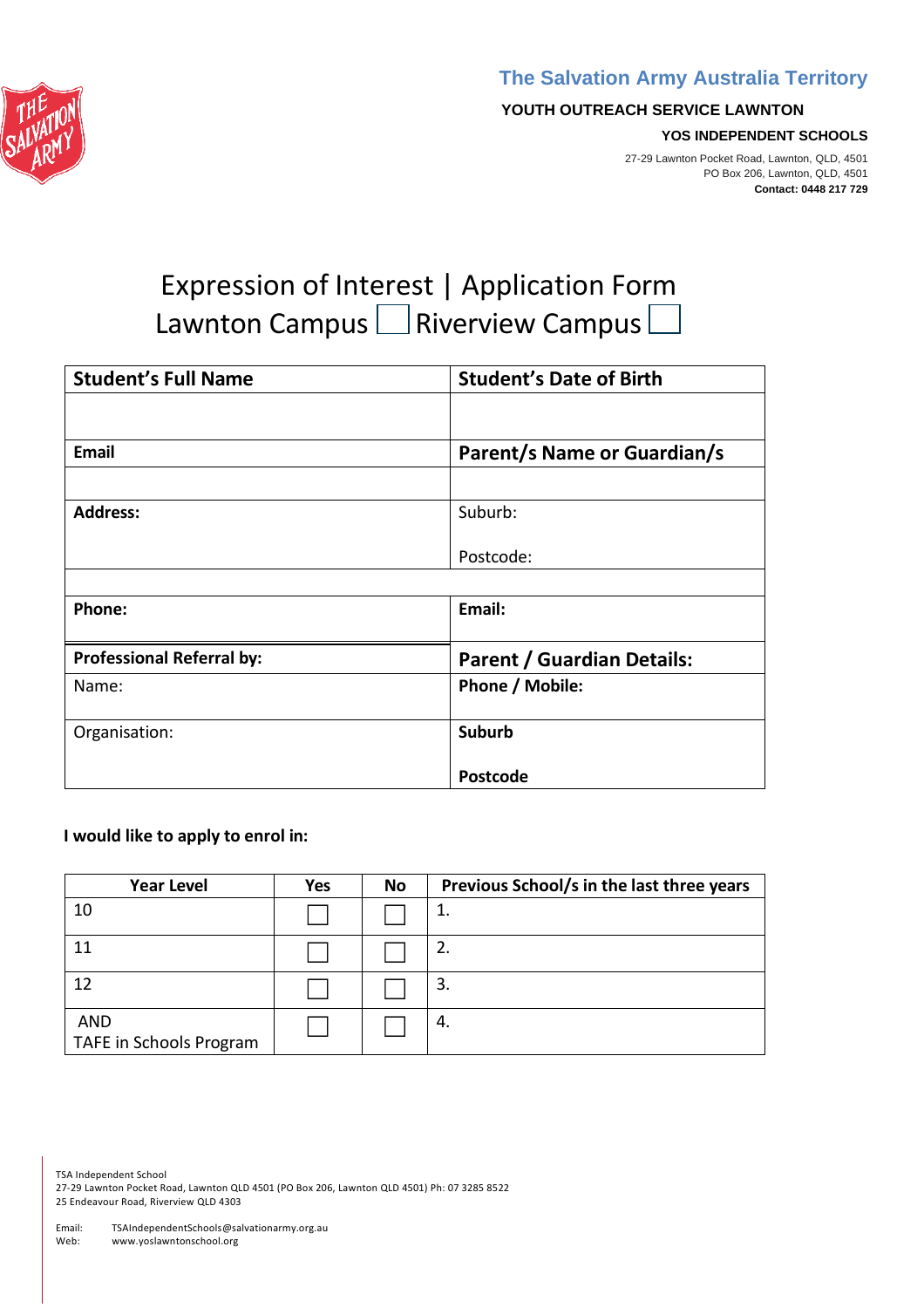## **Additional Information:**

| <b>Type of Number</b>                     | Yes | No | <b>Number</b> |
|-------------------------------------------|-----|----|---------------|
| Learner Unique Number<br>(LUI)            |     |    |               |
| Unique Student Identifier<br>Number (USI) |     |    |               |

| TAFE in Scho<br>כוטטו |  |  |
|-----------------------|--|--|
|                       |  |  |

# **What has caused you to no longer attend school?**

# **Do you have a diagnosis, condition or situation that has made learning and/or staying at school difficult?**

| Area      | Indicate by ticking or<br>clicking on box | <b>Comments</b> |
|-----------|-------------------------------------------|-----------------|
| Diagnosis |                                           |                 |
| Condition |                                           |                 |
| Situation |                                           |                 |
| Other     |                                           |                 |

## **Why would you like to enrol at YOS Independent School?**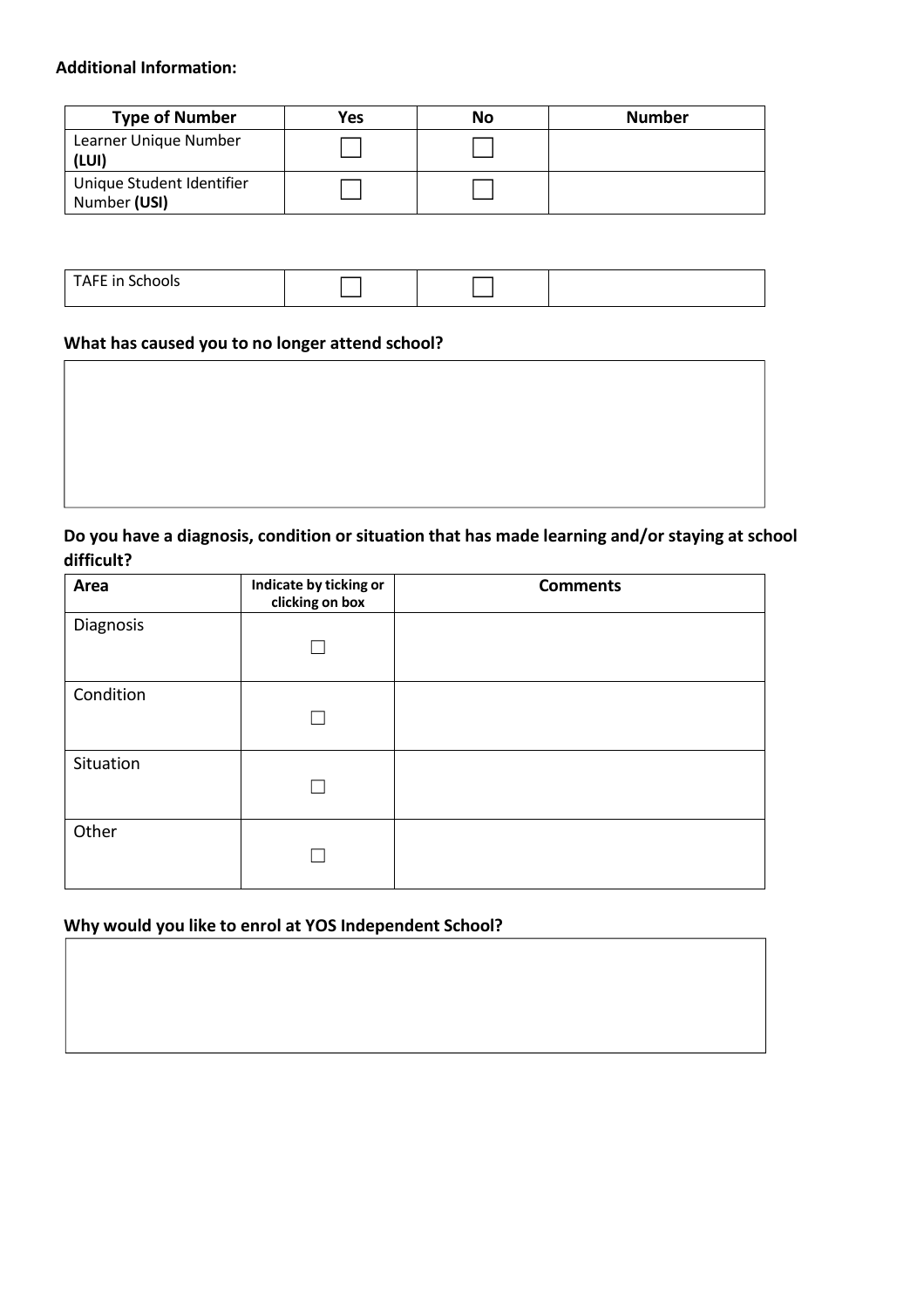#### **Apart from Senior Studies, are you interested in any of the following below?**

| Area                                              | <b>YES</b> | <b>NO</b> | <b>Comments</b> |
|---------------------------------------------------|------------|-----------|-----------------|
| Doing a Certificate<br>through TAFE               |            |           |                 |
| Apprenticeship/<br>Traineeship                    |            |           |                 |
| Work Experience or<br><b>Vocational Placement</b> |            |           |                 |
| Volunteering                                      |            |           |                 |
| Paid Work                                         |            |           |                 |

#### **Were you born in Australia?**

YES | NO  $\Box$ 

If NO, what country were you born in: .

## **Do you identify as Aboriginal or Torres Strait Islander? (Please tick below)**

| Origin                              | <b>YES</b>   | NO |
|-------------------------------------|--------------|----|
| Neither                             | $\mathsf{L}$ |    |
| Aboriginal                          | L            |    |
| Torres Strait Islander              | H            |    |
| Aboriginal & Torres Strait Islander | $\Box$       |    |

**Gender: (Please circle) Female Male Other** 

# **Are you currently receiving assistance through the School Transport Assistance Scheme?**

| O |
|---|
|   |

## **Do you have a Go Card?**

| ×. |  |
|----|--|
|    |  |

| Student's Signature:         | Date: |  |
|------------------------------|-------|--|
|                              |       |  |
| Parent / Guardian Signature: | Date: |  |